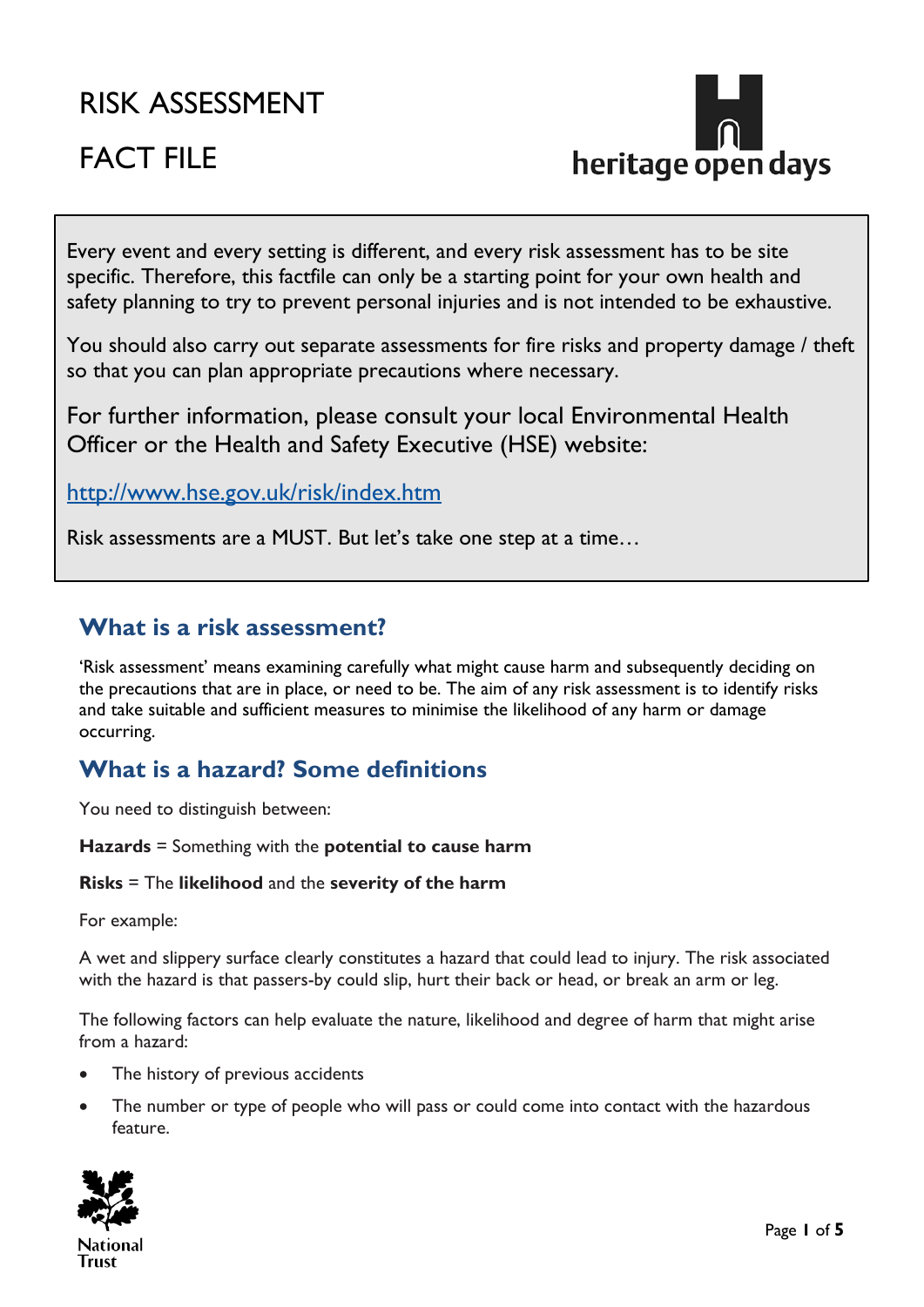# **Why carry out risk assessments?**

Everyone who organises events or manages places that attract members of the public needs to have a system for managing health and safety to anticipate, monitor and control potential risks.

As a Heritage Open Days organiser who opens a building to the public or stages an activity, you must carry out a risk assessment before the event. As the insurer of your property or activity will want to see proof of your assessment in case of an accident and ensuing claim, you also need to keep a written record of this assessment.

To ensure that you qualify for the Heritage Open Days insurance terms and conditions, carry out a risk assessment of your property or planned activities before registering with Heritage Open Days. Then review and apply it before and during the event.

Examining and preventing risk simply makes sense. It may take up some of your time during the preparatory stages, but could spare you a lot of hassle later on.

### **How to proceed? Five steps of risk assessment**

According to the HSE there are five simple steps you should follow:

#### **STEP 1: Look for the hazard**

Try to see your property or event location with a stranger's eye. Visualise what could happen to someone who is not familiar with the location and look out for any physical features or objects that could lead to accidents or overcrowding. These may include:

- Steep steps / Fall from height
- Uneven or slippery flooring
- Low ceilings / beams and other possible obstructions
- Dead ends and locked gates
- Convergence of several routes into one

#### **STEP 2: Decide who might be harmed and how**

Identify your potential visitor groups (e.g. children, elderly people, people with special needs etc.) and what obstacles and hidden hazards they may encounter when visiting your building or participating in your event.

When thinking of hazards and risks, consider both physical as well as behavioural aspects. For example, young children who are less aware of hazards and move quickly are particularly in danger of hurting themselves, while partially-sighted people will need extra bold signage in order to find their way safely through your property. Rough surfaces could cause difficulties for people with inadequate footwear, so you may want to recommend in the event directory or your posters that stout shoes should be worn.

But whoever your visitors are, they all have in common that they are not familiar with the layout, the circulation routes and facilities of the property or location. This unfamiliarity itself constitutes a hazard.

#### **STEP 3: Evaluate risks and decide whether existing precautions are adequate or more should be done**

Once you have identified the hazards and the risks associated, it is often not too difficult to come up with some appropriate precautions and control measures.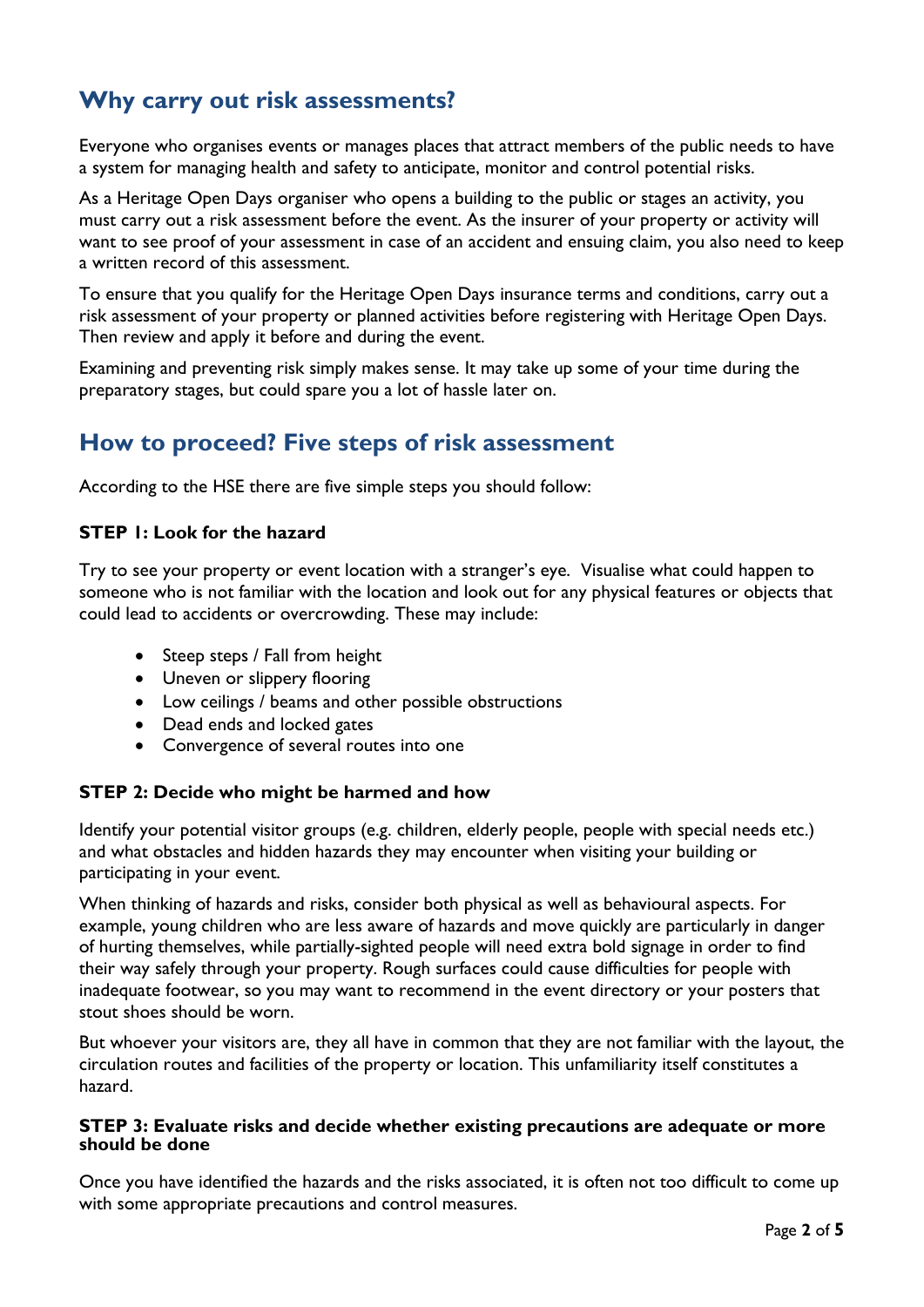In taking action, start by asking yourself:

- a. Can I get rid of the hazard altogether? And if not;
- b. How can I control the risks so that harm is unlikely and not a high risk?

The HSE website provides advice on appropriate control measures or you can seek the assistance of a competent qualified Health and Safety practitioner. Examples of possible measures include the following:

- Closing all areas or restricting access to areas that could be dangerous
- Signposting hazards and providing warning information for visitors regarding particular features along the route
- Posting and training sufficient volunteers to point out features on the visitor route, to direct visitors appropriately and take charge in an emergency
- Operating a strict non-smoking policy
- Providing emergency escape that is safe and effective for all

Other practical measures could include:

- Checking your First-Aid kit is fully stocked
- Making sure there is a telephone/fully charged mobile on site

#### **STEP 4: Record your findings and implement them**

Capture all precautionary or control measures that can either eliminate or reduce the identified risks and keep a written record of your assessment; it will remind you and others of particular hazards and precautions and is a requirement of the insurance cover.

The best way of recording your assessment is in the form of a table where you note down:

- 1. The hazards to health and safety you have identified
- 2. The potential risks that may arise from them to volunteers, staff and members of the public
- 3. Existing precautions
- 4. The degree of risk you have achieved through these precautions
- 5. Any additional measures you feel you need to take to lower the risk further

The Heritage Open Days registration essentials include a risk assessment form, which you can use if you wish. On the back of this form you will also find two risk assessment examples adapted from actual Heritage Open Days events.

Once you've completed your form, don't lock it away and forget about it. It's an action plan and as part of its implementation you need to brief all members of staff and volunteers about hazards, precautions and emergency strategies.

#### **STEP 5: Review your assessment and revise if necessary**

It is good practice to repeat and update your assessment whenever there is a change to your premises or the set-up of your event.

Conditions can change on the day, e.g. you're overwhelmed by high visitor turn-outs or rain makes a path slippery. So, be prepared to reassess your safety measures during your event too.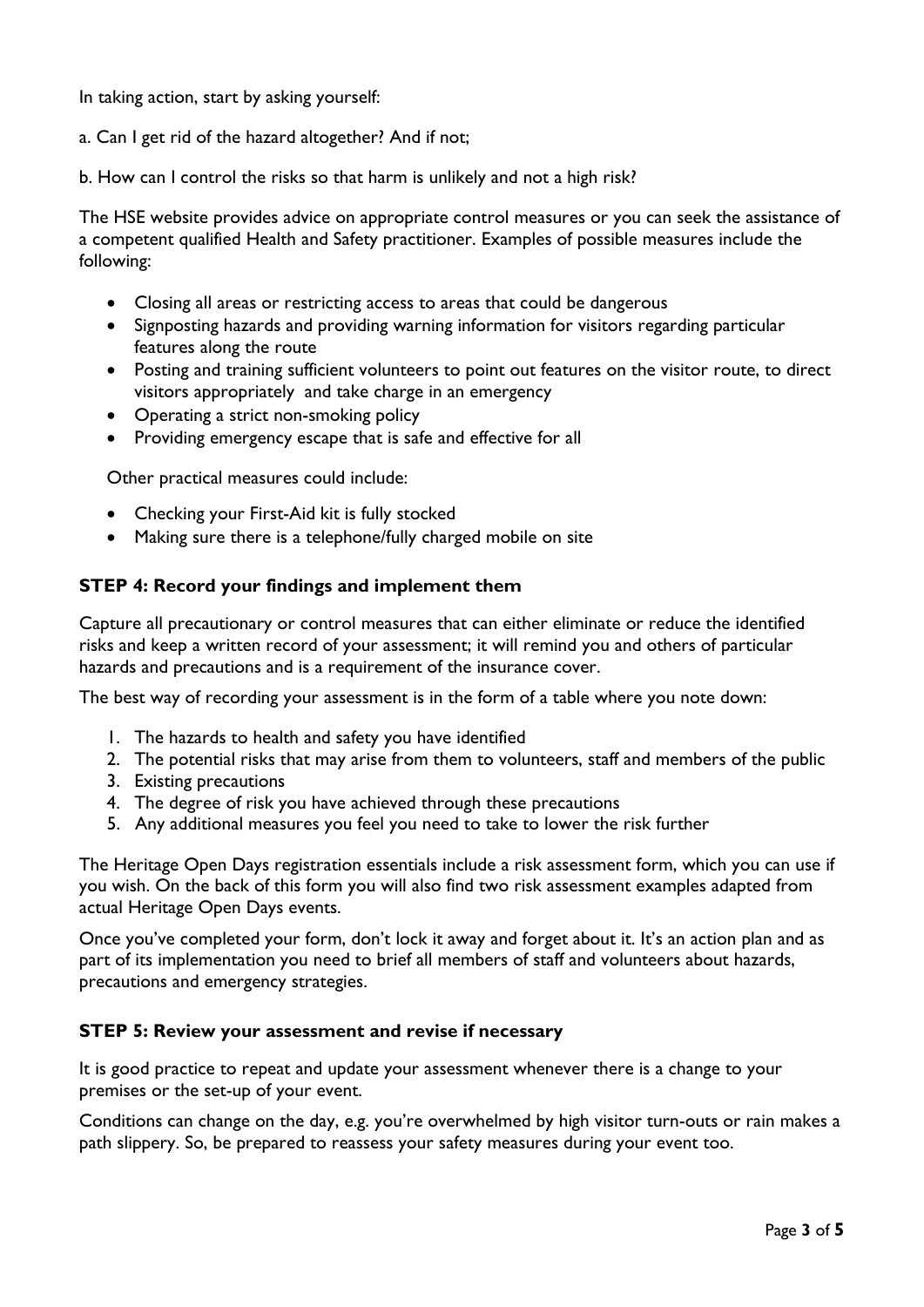## **But what to do in case of an accident?**

It's worth remembering that it's almost impossible to eliminate all risk and the law recognises this. In most cases it doesn't take much to ensure that people are protected from harm. But if something happens despite your best efforts, what then?

#### **1. Act promptly and professionally**

Deal with incidents in a diligent and helpful manner; depending on the type of accident this may range from offering the person affected a comforting cup of tea to calling the ambulance.

Don't admit responsibility.

Review your risk assessment after the accident and if possible, ensure something similar can't happen again.

#### **2. Capture and communicate**

Record all incidents in an accident book or sheet, and notify the insurance brokers and the Heritage Open Days office as soon as possible.

Email: [info@heritageopendays.org.uk](mailto:info@heritageopendays.org.uk) and [julie.logan@paveygroup.co.uk](mailto:julie.logan@paveygroup.co.uk)

Subject line: Heritage Open Days incident report

Your record should capture facts, not opinions and note down who was harmed how and where. If there are eye witnesses, e.g. volunteers or other visitors, take their contacts and statements. Also, note if the injured party was doing something they shouldn't have been or whether there were any external factors that could have contributed to the accident. And don't forget to take pictures of the area affected.

# **And in case of a claim?**

If you receive any formal claim either by letter or in the form of a Claim Notification Form (CNF) (see [what it looks like\)](http://www.justice.gov.uk/courts/procedure-rules/civil/pdf/low-value-personal-injury-sceheme/pl1-claim-notification-pack.pdf) addressed to you or your organisation and you registered for our insurance cover this year:

1. **Email the claim notification within 24 hours of receipt** to the Heritage Open Days office and our insurance broker.

If it is a paper form, make a scan and attach it to your email, along with the incident report (if already completed).

Email: [info@heritageopendays.org.uk](mailto:info@heritageopendays.org.uk) and [julie.logan@paveygroup.co.uk](mailto:julie.logan@paveygroup.co.uk)

Subject line: HODs claim notification

2. **Cooperate** fully with any insurer investigation. The insurer only has a limited number of days to investigate and decide on liability.

If you have separate insurance cover you should follow the steps outlined above and notify your own insurer or in the case of National Trust properties the insurance office at [http://intranet/intranet/pages/insurance\\_office.htm](http://intranet/intranet/pages/insurance_office.htm)